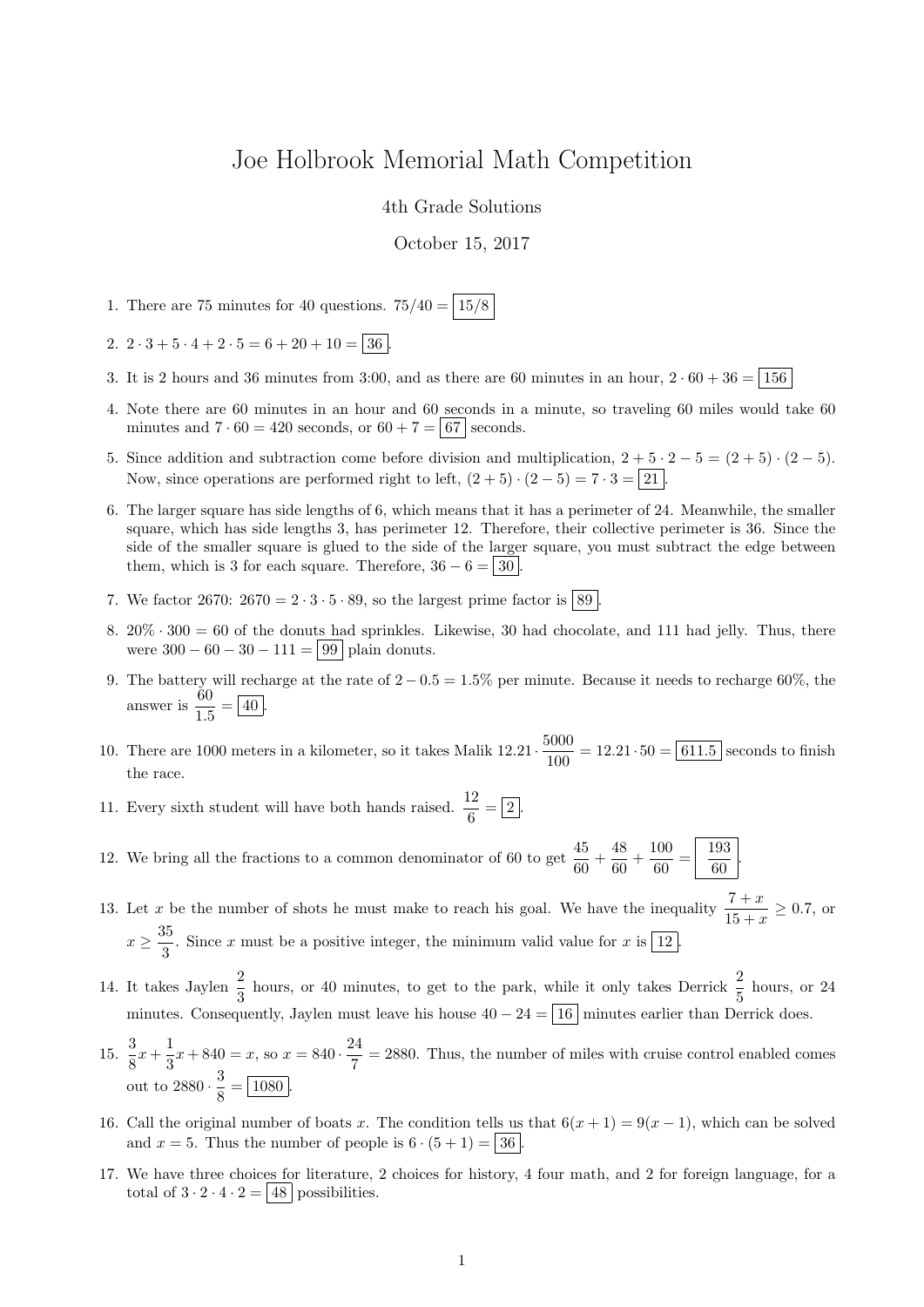- 18. We have to choose the remaining 2 members out of the 5 other people, so the answer is  $\binom{5}{3}$ 2  $\left( \right) = \boxed{10}$ .
- 19. Consider the straight segment between the two centers. 3 units of this is contained in one circle, and 5 units is contained in another. Therefore, the shortest distance from two points on each circle is  $14-5-3=6$ .
- 20. We can write a system of equations where x is the number of octopi and y is the number of crabs. Since each creature has one head,  $x + y = 29$ . Each octopus has 8 "legs" and each crab has 10 legs so  $8x + 10y = 256$ . From the first equation, we get  $y = 29 - x$ . Substituting this into the second equation, we get  $8x + 10(29 - x) = 256 \Rightarrow 290 - 2x = 256 \Rightarrow 2x = 34 \Rightarrow x = 17$ , so the number of octopi is 17.
- 21. There are 31 days in July, so we consider the positive integers less than or equal to 31 that are perfect squares or powers of 2. The perfect squares are  $1, 4, 9, 16, 25$ , and the powers of 2 are  $1, 2, 4, 8, 16$ . Thus, Haneul and Julia video-call each other for half an hour on the 1st, 4th, 9th, 16th, and 25th, and call for an hour on the 2nd and 8th, so they spend a total of  $5 \cdot \frac{1}{2}$  $\frac{1}{2} + 2 \cdot 1 = \frac{9}{2}$  $\frac{3}{2}$  hours communicating.
- 22. Expressing the information numerically, letting x be the number, yields  $39 + x = 2x 5$ , so  $x = \boxed{44}$ .
- 23. Let Youjung and Yousun have a, b pieces of candy, respectively. Then  $a + b = 48$ ,  $b 5 = a + 5$  Systems of equation:  $a + b = 48$ ,  $b - a = 10$ . Add 2 equations,  $2b = 5 \implies b = 29$ ,  $a = 19$ , so Yousun had 29 candies.
- 24.  $12 \cdot 1.1 \cdot 0.9 = \boxed{11.88}$ . Note that order does not matter in performing this calculation!
- 25. Note that the units digit of  $7^n$  repeats in cycles of 4. Since  $\frac{2017}{4} = 504 + \frac{1}{4}$ , the unit digit is the same as  $7^1 = 7.$
- 26. Every 7th time Annie mows her lawn is a Sunday, so the 29th time will be a Sunday. Therefore, the 30th time will be a Saturday
- 27. The given inequality can be factored as  $(n-1)(n-2) \le 0$ . For this to hold, n must satisfy  $1 \le n \le 2$ . There are only two integers in this range, namely  $\vert 1, 2 \vert$ .
- 28. There are  $\frac{7!}{2!}$  possible ways of rearranging Tiffany as there are 7 letters and the f is repeated twice. There are 6! combinations of rearranging Tifany as there are 6 letters and no repeated letters.  $\frac{7!}{2!} = 2520$  and  $6! = 720.2520 - 720 = \boxed{1800}$
- 29. By the identity  $lcm(a, b) \cdot \gcd(a, b) = ab$ , it follows that  $ab = 20 \cdot 10 = 200$
- 30. Note that  $0\Delta a = a\Delta 0 = 0$  if  $a \neq 0$ . Thus  $((2\Delta 6)\Delta 3)\Delta (0\Delta (3\Delta 7)) = 0$ .
- 31. There are  $\binom{6}{3}$  ways to choose 3 socks of the same color, and there are 3 different colors. Meanwhile, there are  $\binom{18}{3}$  ways to choose 3 socks. Therefore, the probability is: 3.  $\binom{6}{3}$  $\frac{\binom{6}{3}}{\binom{18}{3}} = \frac{5}{68}$ 3  $\frac{6}{68}$
- 32. Triangles  $\triangle ABD$  and  $\triangle BDC$  are equilateral since  $\frac{120^{\circ}}{2} = 60^{\circ}$  so the total area is  $2 * \frac{6^2 \sqrt{3}}{4}$ 3  $\frac{\sqrt{3}}{4} = \boxed{18\sqrt{3}}$
- 33. By properties of 30 60 90 degree triangles, the height of the tree must be 6√3 feet tall. As the triangle formed by the position of the bug, David, and the base of the tree forms another  $30 - 60 - 90$  degree triangle, the height of the bug above the ground is  $\frac{6}{4}$  $\frac{3}{3} = \boxed{2\sqrt{3}}$  feet.
- 34.  $1200 = 2^4 \cdot 3 \cdot 5^2$ , so there are  $5 \cdot 2 \cdot 3 = 30$  total factors and  $3 \cdot 1 \cdot 2 = 6$  perfect square factors. Therefore, there are  $\boxed{24}$  non-perfect square factors of 1200.
- 35. As  $AB = 8$  and  $BC = AD = 6$ , by the Pythagorean Theorem, it follows that  $BD = 10$ . As M is the midpoint of BD, DM must be 5. As AN is the height to the base BD in triangle  $\triangle ABD$ , 1  $\frac{1}{2} \cdot AN \cdot BD = \frac{1}{2}$  $rac{1}{2} \cdot AB \cdot AD \rightarrow AN = \frac{24}{5}$  $\frac{24}{5}$ . By the Pythagorean Theorem in triangle  $\triangle AND$ ,  $DN^2 =$  $AD^2 - AN^2 \rightarrow DN = \frac{18}{5}$  $rac{18}{5}$   $\rightarrow$   $MN = \begin{bmatrix} 7 \\ 5 \end{bmatrix}$  $\frac{1}{5}$